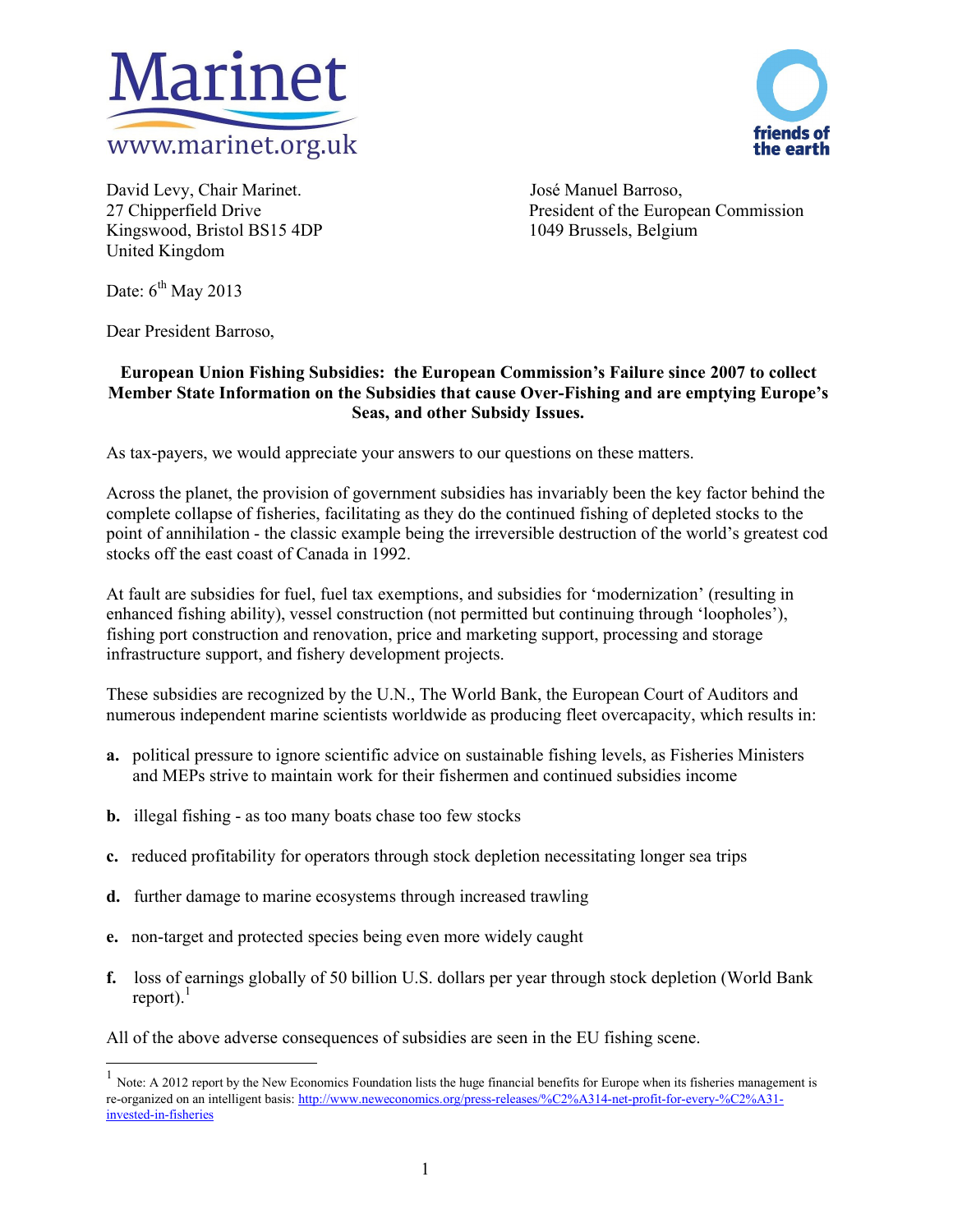The subsidies-heavy CFP has decimated fish stocks to the point where in the North East Atlantic 63% and in the Mediterranean 82% of assessed stocks are over-exploited, with 30% of these being at risk of commercial extinction. And only a very small number of stocks are assessed! Since 2011 Europe's seas have been unable to provide even half the annual fish needs of the populace thereby surrendering food security. This shortfall is increasingly made up by the European fishing fleet 'working' (many would say 'raiding') the waters of developing countries such as those in West Africa, bringing increasing hardship to poor coastal communities that rely heavily on their seas for food.

Yet regardless of all the advice and global precedents, the EU continues as one of the world's top three fisheries subsidizers. This persists despite: -

- **i)** a fleet overcapacity based on the Commission's own estimates two to three times larger than sustainable
- **ii)** annual financial losses suffered by between 30 and 40% of Europe's fishing fleet during the period 2002 to 2008 - even with subsidies (based on the Commission's own 2010 analysis).
- **iii)** few EU fishing fleets being profitable without subsidies (based on the Commission's own analysis).
- **iv)** most of the EU fishing fleets running at a loss or on low profit (based on the Commission's own analysis)

The EU officially gives more than 1 billion Euros per year in subsidies to boats and fisherman, but an 'Oceana' study<sup>2</sup> (based on 2009 figures) concluded that more than three times this sum (at least 3.3 billion Euros) are actually available when other sources of funding are taken into account, and that more than two thirds of this funding has the ability to increase fishing capacity.

3.3 billion Euros will certainly attract both organized and disorganized crime, as well as lesser abuses!

Given the magnitude of the subsidies, the fact that they cause over-fishing and have been the major factor in the relentless decline of Europe's fish stocks, it is remarkable that in 2007 there was a sudden and un-announced change in the Commission's policy for collecting information on the uses to which Member States put these destructive subsidies. The effect of this change has been to end the public availability of this information in an intelligible form. As the Commission has since failed to make any attempt to remedy this situation, the impression that it does not in fact want this information to be publicly available becomes unavoidable.

We would therefore greatly appreciate your replies to our questions on this and associated matters, and look forward to receiving them.

Yours sincerely

David Levy John Stansfield Matrinet Chair Marinet European Campaigner

Enc.

 $\overline{\phantom{a}}$ 

cc. The U.N., M.E.Ps across Europe, The Press and Media, European marine NGOs.

 $2$  The European Union and Fishing Subsidies, Published by Oceana, September 2011 http://oceana.org/sites/default/files/reports/EU\_Subsidies\_Report\_FINAL\_FINAL-1.pdf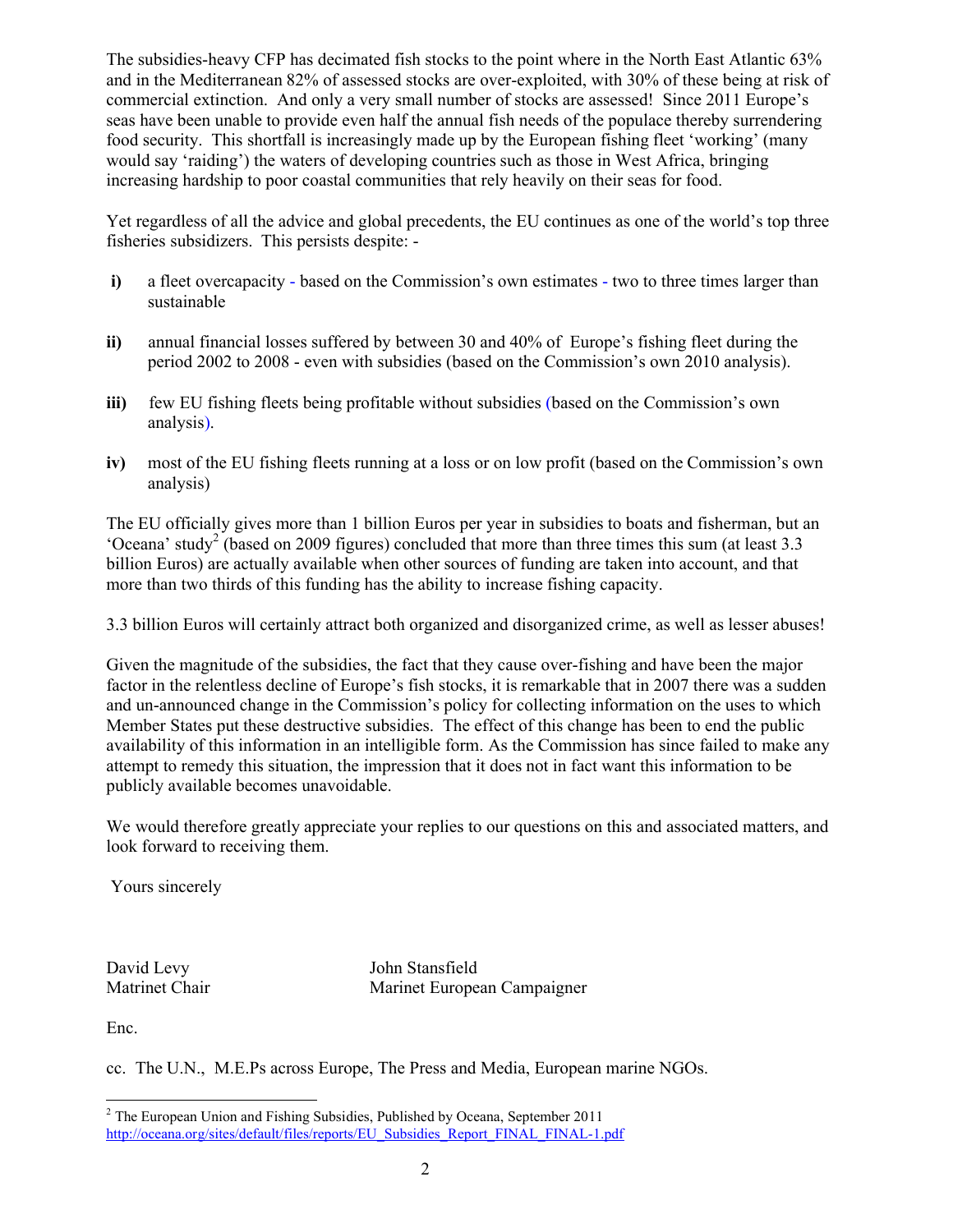# **Questions on the Commission's Fisheries' Management and its 6-Year Failure to require Member States to submit Information on their Use of Subsidies**

# **1. Member States' Fishing Fleet Over-Capacities**

**Given the Commission's long-standing awareness of over-fishing and its powers of enforcement, why has it failed to perform a detailed assessment of over-capacity in the EU fishing fleet; and, why has it not forced member states to comply with their legal obligation to report on their individual over-capacities?**

Without this information, counter-productive public aid will continue to be paid to vessels targeting depleted fish stocks such as Atlantic blue-fin tuna.

# **2. 'Modernization' Subsidies**

#### **a. Why are EU subsidies still being given for the modernization of vessels without any assessment of how much this modernization will contribute to over-fishing?**

'Modernization' is often an enhancement of a vessel's fishing capacity, and these subsidies are predominantly allocated to the largest vessels, which further maintains fleet overcapacity. For these reasons, although the number of boats may have decreased slightly, the overall fishing capacity has remained constant or risen where official policy has been to reduce it.

# **b. Why are national governments that use the European Fisheries Fund to modernize vessels not required to state which stocks those vessels will target?**

If fishermen and their vessels target species that the Commission then deems threatened, they may soon find themselves additionally eligible for scrappage subsidies. In fact, exactly this has been happening (next question).

# **3. Scrappage Subsidies**

#### **a. Why has there been a significant number of cases of subsidies being given to vessels for modernization and then, a short time later, the same vessels are being given scrappage subsidies?**

Between 1994 and 2006 at least thirty two vessels received subsidies for modernization and less than a year later got subsidies for scrapping, reassignment or transfer to third countries. In the case of the Spanish vessel Mikel Deuna Primero only 17 days passed between its receipt of modernization and then scrapping subsidies. The Italian Mamma Asunta received more than 20,000 Euros for modernization in 2001, and then 2 years later 70, 000 Euros for scrapping.

Between 1994 and 2006 the EU spent at least 15 million Euros in subsidies for the modernization of 860 vessels - some of them getting such subsidies several times over - and then a further 150 million Euros for scrapping the same vessels. Almost half of them (326) were from Spain, with 120 from France. This is almost certainly a continuing trend, but since 2007 the information to confirm or counter this has been unavailable.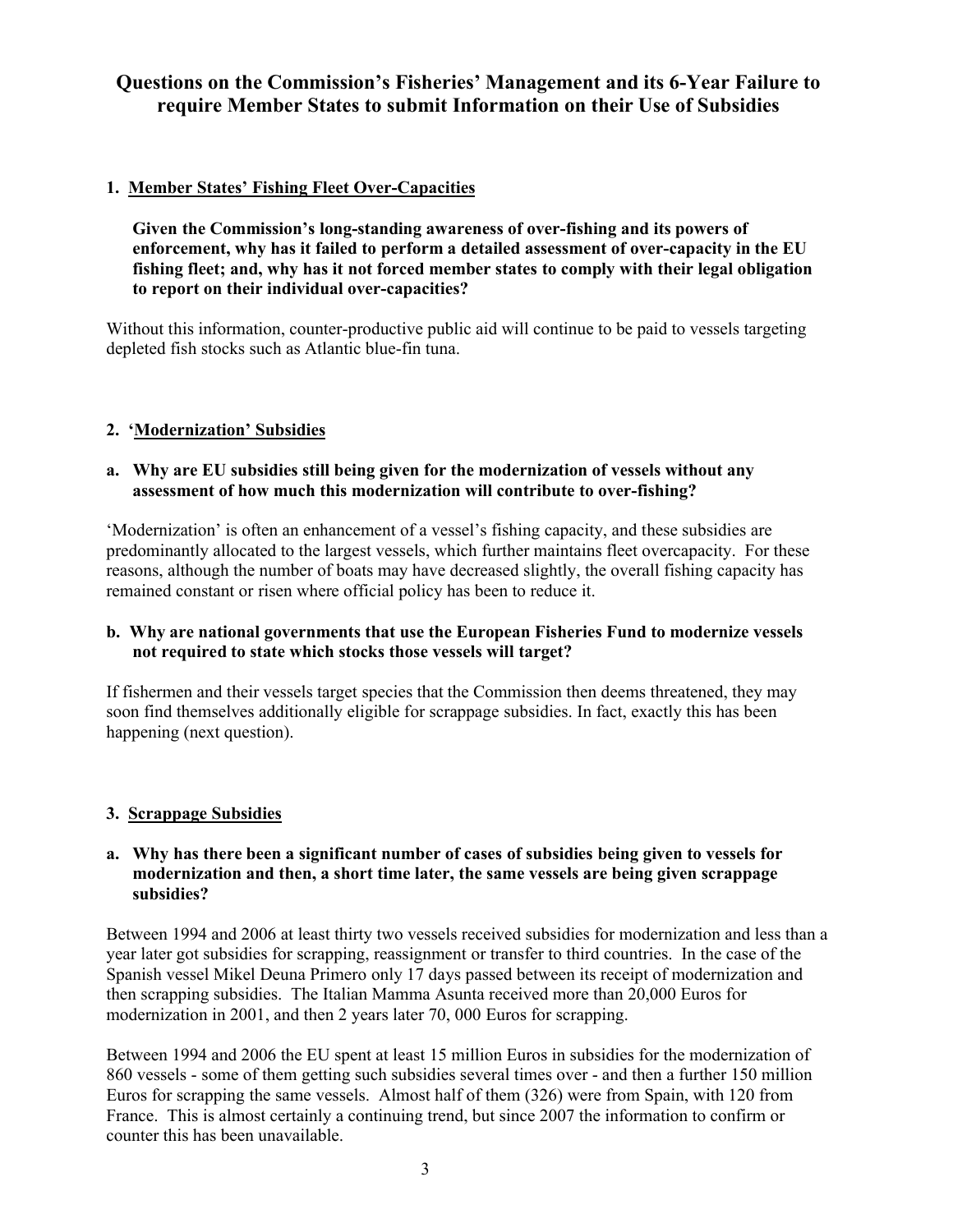#### **b. Why has the Commission, since 2007, ceased to require Member States to provide details of vessels receiving scrappage subsidies?**

Despite vessel scrappage payments representing the biggest single expenditure of all the fishing subsidies, since 2007 there has been no requirement for Member States to indicate the registration of vessels that have been scrapped. It is therefore difficult/impossible to determine whether or not they have actually ceased to operate. This was not the case under the 1994 – 2006 Financial Instrument for Fisheries Guidance (F.I.F.G.) regime under which the Directorate-General for Maritime Affairs (D.G. Mare) collected detailed information on vessels receiving European Union (E.U.) aid that could be cross-checked against the Community Fleet Register (C.F.R). Why was D.G. Mare instructed to cease collecting that information from 2007 onwards - at a time when the decline of the fish stocks was becoming so marked that it culminated in proposals for the reform of the C.F.P.?

#### **4. 2007 Change in Policy regarding the Disclosure of Subsidies Data**

#### **Why has no explanation been given for the change in policy from 2007 regarding the collection and publication of the use of EU subsidies?**

Between 1994 and 2006, under F.I.F.G. disclosure practices, the European Commission acted as (an efficient) collector of detailed fisheries subsidies data, which it released for public inspection. From 2007, however, this policy was suddenly changed, without any public announcement, so that Member States were now responsible for submitting this data. This has proved to be a highly unsatisfactory arrangement in view of the failure of many states to comply, either submitting information in varying formats, only returning part information, or not returning any information at all. Ironically this change - and the resulting chaos - came about in the first year of the European Transparency Initiative (E.T.I.), which was designed to improve the quality of information available to the public.

# **5. Breaches of the 2007 European Transparency Initiative (E.T.I.)**

#### **a. Why has the Commission failed to use Article 40 of Commission Regulation 498/2007 to force member states to release Subsidies information as per the rules of the European Transparency Initiative?**

The rules of the E.T.I. require Member States to return more detailed information than was the case before 2007, but these rules are useless if there is no compulsion to follow them.

#### **b. In light of the failure of Member States to provide the required information on their EU subsidies, why has the Commission not resumed it's role of coordinator and collector of that data?**

It has the legal power to resume that role and so resolve this currently chaotic situation.